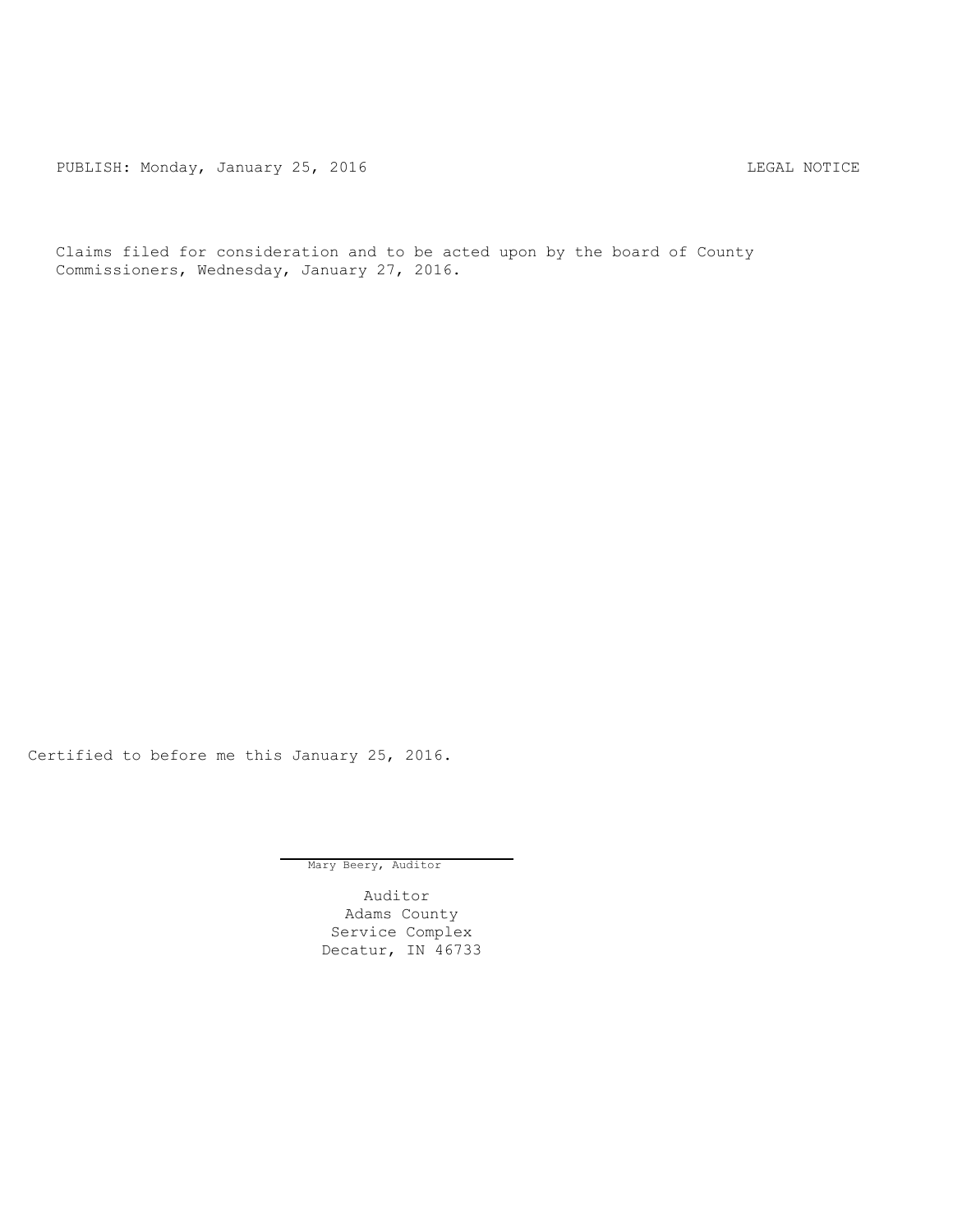

## **Claims Docket for Newspaper Adams County, Indiana**

## For Period: **12/22/2015** to **1/13/2016**

*313 W. Jefferson St. Decatur, IN 46733 (219) 724-2600*

## Date Claims to be Paid: **1/27/2016**

| Vendor                                | Amount    | <b>Vendor</b>                            | Amount    |
|---------------------------------------|-----------|------------------------------------------|-----------|
| Adams County Council On Aging, Inc.   | 2,200.00  | Adams Memorial Hospital                  | 556.68    |
| <b>AIT</b> Laboratories               | 360.00    | Indiana Michigan Power                   | 6,275.36  |
| Appraisal Research Corporation        | 12,698.02 | Arnold Lumber Co., Inc.                  | 119.57    |
| Berne Ready Mix                       | 82.05     | <b>Berne Police Department</b>           | 260.00    |
| Suburban Propane LP                   | 396.00    | Brateman's, Inc.                         | 75.99     |
| Butler, Fairman, & Seufer             | 22,180.00 | <b>Charles Bowers</b>                    | 2,333.33  |
| Chet's Pest Control                   | 120.00    | Cintas Location #338                     | 108.70    |
| City Of Berne                         | 1,200.00  | City Of Decatur                          | 3,787.09  |
| Decatur True Value                    | 825.65    | Commercial Readers Servic                | 143.76    |
| Computer Systems, Inc.                | 9,625.00  | Dealership Holdings LLC                  | 57.49     |
| Craigville Telephone Comp             | 119.00    | Decatur Chamber Of Commerce              | 15.00     |
| Decatur Daily Democrat                | 311.19    | <b>Decatur Dental Services</b>           | 616.20    |
| Douglas L. Bauman                     | 245.00    | Erie Haven                               | 601.30    |
| Geneva Police Department              | 48.00     | Gordon Food Service                      | 3,996.35  |
| Grimm's Auto                          | 57.20     | Haywood Printing Company                 | 157.75    |
| Hilty Engine Service                  | 57.54     | Indiana Stamp Company, Inc.              | 69.80     |
| Indiana State Coroners Association    | 450.00    | Indiana State Police                     | 216.00    |
| J.L. MFG. & FAB., INC.                | 1,114.50  | Michael Todd And Company                 | 120.46    |
| Monroe Water Department               | 168.20    | Moser Motor Sales, Inc.                  | 678.03    |
| Nipsco                                | 3,861.81  | Piqua Repair Inc.                        | 149.99    |
| Portland Motor Parts, Inc             | 190.71    | Selking International                    | 14,099.82 |
| Shifferly Dodge                       | 90.00     | Sport Form                               | 0.00      |
| Stone-Street Quarries, Inc.           | 100.50    | <b>Ideal Office Source</b>               | 102.52    |
| Top Supply Company LLP                | 20.73     | Treasurer of Adams County                | 2,500.36  |
| Two Brothers Restaurant               | 152.24    | Welder Services, Inc.                    | 32.23     |
| Central Indiana Hardware              | 6,175.00  | Burry, Herman, Miller & Brown, P.C.      | 9,008.29  |
| Adams County Automotive Supply, Inc.  | 301.27    | Jay County REMC                          | 63.49     |
| Waste Management                      | 405.31    | Universal Metalcraft, Inc                | 221.00    |
| Don Myers Plumbing                    | 698.68    | Decatur Fire Department                  | 127.29    |
| Bob's Locksmith Shop                  | 95.45     | Zurcher's Best-One Tire & Auto Care, Inc | 200.00    |
| Geneva Post No 6751 Veterans          | 50.00     | Tom Magnan/Special Needs                 | 43.23     |
| Kristina Nichols                      | 16.93     | Motorola                                 | 57,255.34 |
| Pizza Hut                             | 119.99    | Harvest Land Co-op                       | 14,949.87 |
| Wal-Mart                              | 296.10    | Advanced Imaging Solutions, Inc.         | 49.65     |
| <b>Fastenal Company</b>               | 20.75     | Adams County Sheriff's Department        | 208.00    |
| Indiana County Surveyor's Association | 50.00     | ERS Wireless Communications              | 14.15     |
| Michael G. Werling                    | 470.00    | Troyer's Market LLC                      | 4,084.53  |
| McKesson Medical - Surgical           | 416.82    | HCPro                                    | 172.50    |
| Alpine Falls, Inc.                    | 16.48     | Deborah A. Schantz                       | 63.00     |
| PC Mall-Gov                           | 4,603.79  | Extinguisher Co. No. 1                   | 973.52    |
| Verizon Wireless                      | 30.01     | <b>Stationair's Express</b>              | 498.40    |
| SunGard Public Secctor                | 9,977.33  | <b>Landon Patterson</b>                  | 176.12    |
| Moore Medical Corporation             | 601.30    | CDW Government, Inc.                     | 1,343.00  |
| Chad Kukelhan                         | 15.00     | Cintas Location #G64                     | 696.68    |
| Marco Developments, LLC               | 4,350.00  | FlexPAC                                  | 1,233.43  |
| League for the Blind & Disabled       | 160.00    | Indiana Clerk's Association              | 450.00    |
| RICOH USA, INC.                       | 2,482.92  | Department of Homeland Security          | 50.00     |
| Decatur Ace Hardware                  | 553.23    | WM Imaging Solutions, Inc.               | 31.95     |
|                                       |           |                                          |           |